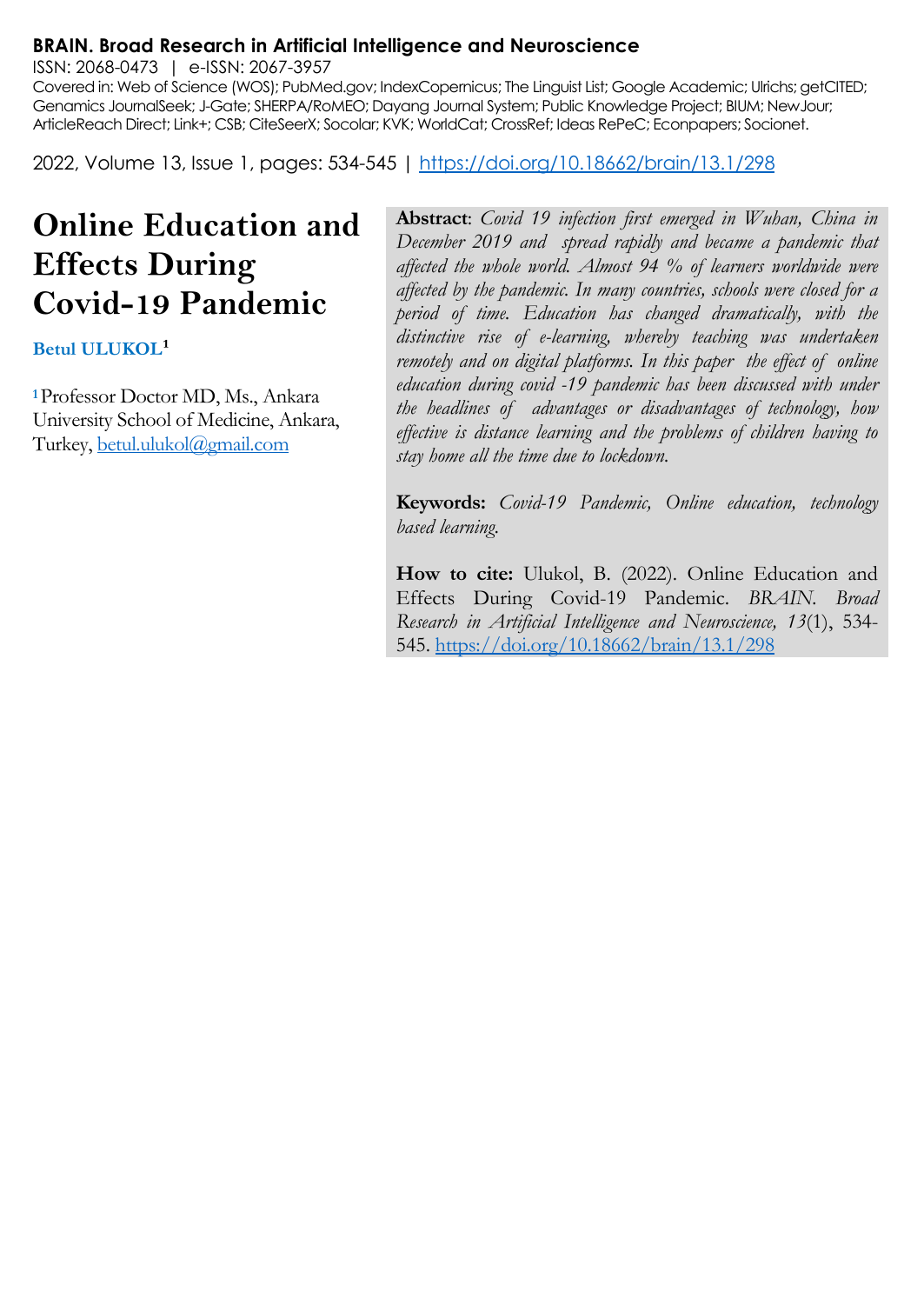## **1. Introduction**

The Pandemic is an outbreak of a disease that occurs over a wide geographic area and typically affects a significant proportion of the population (Cristea, 2019; Huidu, 2020; Jaradat & Breaz, 2020; Tripon, 2019). In addition to the effects of the disease caused by the pandemic, there are many negative effects. In pandemics people are generally stressed and anxious, fear and feelings of helplessness are the most common ones. The people fear of getting sick and dying, losing livelihoods and not being able to protect loved ones and losing loved ones. Difficulty in working and living conditions also increase their fears and anxieties. Especially being unable to work in isolation or getting fired from their jobs.

Lockdown is another stress factor. Due to the isolation conditions, helplessness, distress, loneliness and depressive feelings are gradually intensifying. Feeling fear and anxiety of being separated from loved ones and caregivers due to quarantine practice is very hurtful for everyone. In addition to all these, being unemployed, losing income and disrupting children's education affect people even more negatively (United Nations, 2020; UNESCO, 2021a, b).

Covid 19 infection first emerged in Wuhan, China in December 2019 and spread rapidly and became a pandemic that affected the whole world. The whole world is in distress due to the threats of COVID-19, and the education sector remains one of the sectors most affected by the Coronavirus outbreak. In 200 countries, 1.58 billion children and youth are in the focus of this problem (UNESCO, 2021c).

In many countries, schools were closed for a period of time. In Romania schools were closed for 32 weeks. In Turkey, they remained closed for 38 weeks (UNESCO, 2021c). With the significant rise of e-learning, where education takes place remotely and on digital platforms, education practices has changed dramatically. In this paper online education and effects during covid -19 pandemic has been discussed.

# **2. Advantages and Disadvantages of Technology Based Learning**

Today, technology is widely used in almost every field. Online learning or online education is such a part of technology based learning (Anohina, 2005). No doubt, we are using technology for online education and of course we have to use it in pandemic.

The pandemic has made technological development necessary all over the world. We have seen the most striking examples of COVID vaccine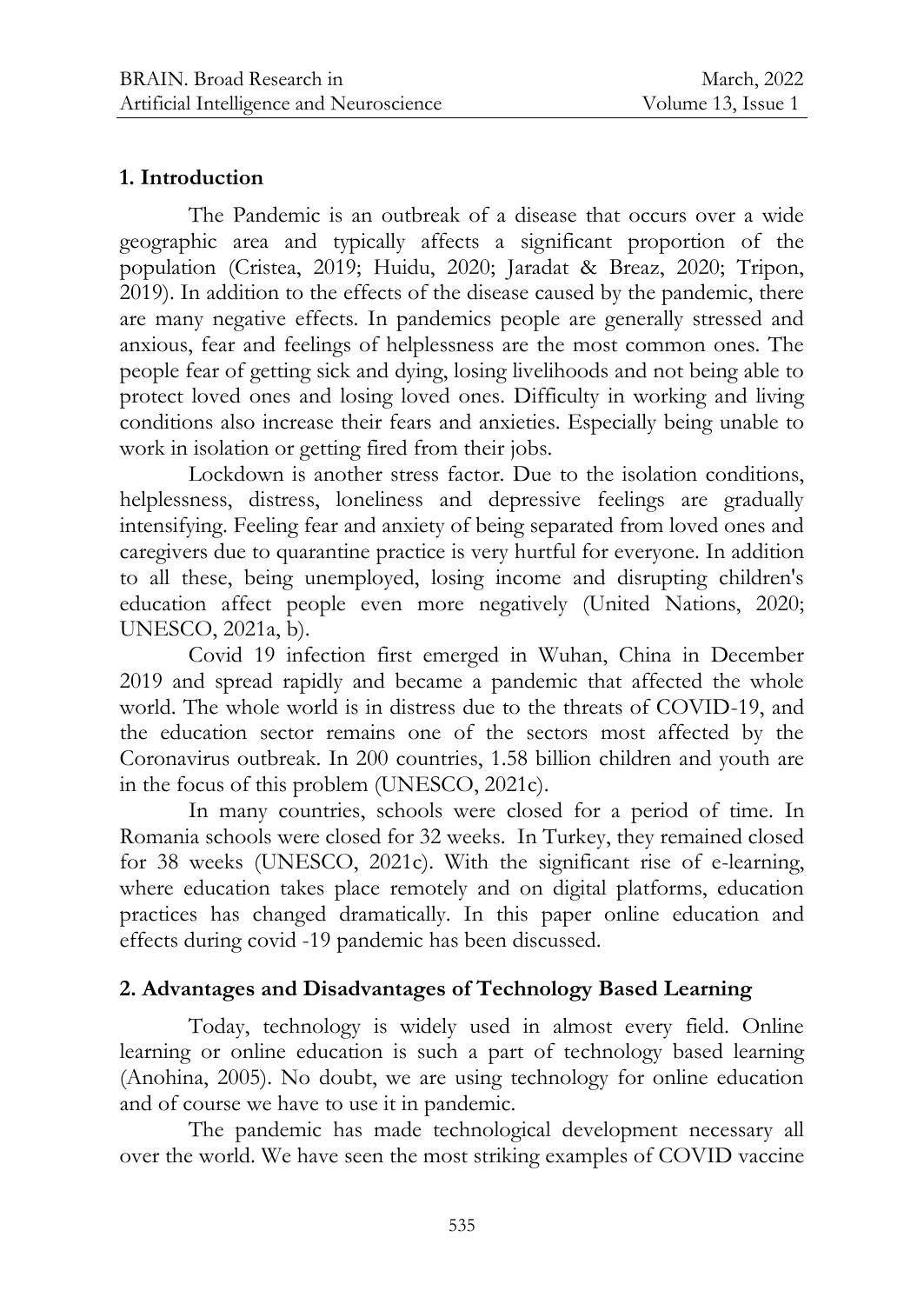production and innovation in rapid production/development of technology. Advances in technology have also had positive effects on the hardware and software used for online education. Increasing educational opportunities has been a major advantage of using technology (Burlea et al., 2010; Vargo et al., 2021).

Broad ranges of online education tools/platforms became more easily accessible for education particularly in the pandemic. The use of language apps, virtual tutoring, video conferencing tools or online learning software has increased significantly during the COVID-19 pandemic (Andress et al., 2020; [Kelly,](https://edition.cnn.com/profiles/samantha-murphy-kelly) 2020). Tools that motivate learning by making online education fun and enjoyable have been developed and made more accessible.

One of the most important advantages of using technology in education is that this education system is suitable for the learning styles of alpha and z generation children. People's school perceptions, learning styles, the media they get advice are changing from generation to generation. Online education is very suitable for the z generation, but especially for the alpha generation (Renton & McCrindle, 2020). It is important to understand the characteristics of Generation Alpha, they are currently the youngest generation, who shape the social media landscape and they are popular culture influencers.

Consisting largely of children and adolescents, Gen Z members are a more self-aware, confident, innovative and goal-oriented group. They tend to live their entire lives online and through their smartphones. This can have profound implications for everything from their relationships to how they learn to virtual reality training and problem solving. Generation Z also has a different tech experience than Millennials that will impact every aspect of their lives, from health to education (Renton & McCrindle, 2020).

However, in the pandemic, all education processes have become dependent on technology with distance education. This brought out the advantages of online education as well as the risks that could pose some problems. In this situation to know of disadvantages of using technology more important, especially if all components of education dependent to advanced technology.

All the advantages of technology can only be realized when this opportunity is offered to all children.

Challenges styling, maintaining, and improving of distance learning are at the top of them. As the schools closed, the demand for distance education increased. Moving learning from the classrooms to the home on a massive scale and in haste has created serious human and technical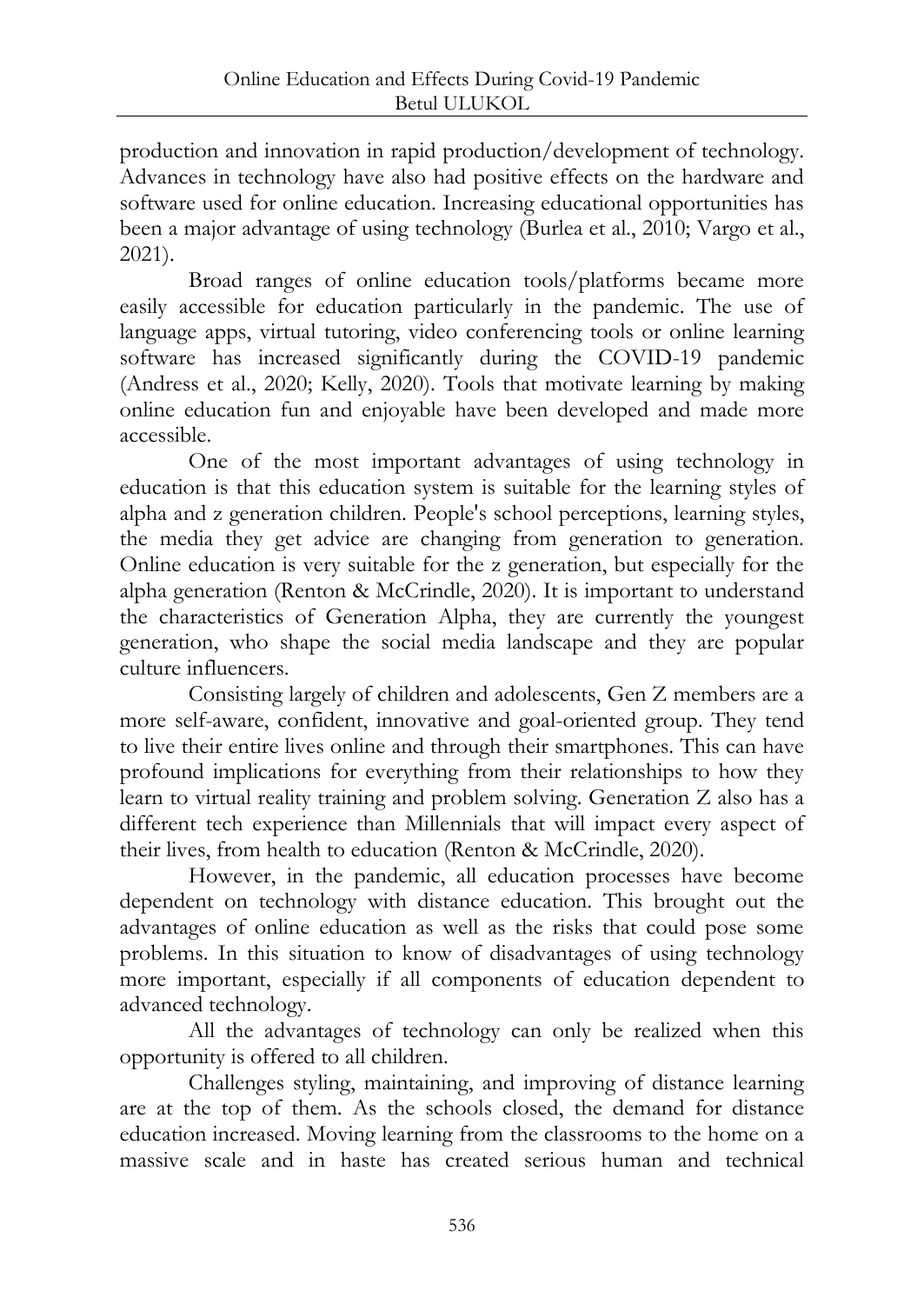challenges (Van Lancker & Parolin, 2020; United Nations, 2020, UNESCO, 2021a).

When one of the parents had to be with the child this caused difficulties for parents both in terms of their work and time. In addition, the provision of the necessary infrastructure for children's online education has also economically created a burden for families (UNESCO, 2021b).

Without reliable internet access and/or technology, some students found it difficult to participate in digital learning; this difference is seen between countries and between different income groups within countries. For example, according to OECD data, 95% of students in Switzerland, Norway and Austria have a computer to use for their schoolwork, compared to only 34% in Indonesia (OECD, 2020).

The increase in the use of technology by children leads to an increase in technology-related abuse incidents. In a study examining the change in the frequency of child sexual abuse before and after the pandemic in Turkey, it was found that the frequency of online sexual abuse increased 2.9 times during the covid-19 pandemic (Ulukol et al., 2021). Especially in stressful environments, children staying away from the supervision or the epidemic disrupting the family dynamics cause children to remain uncontrolled and more open to abusive factors.

According to The Guardian newspaper in May 2020; Child abusers have created and shared an online guide describing ways to manipulate and exploit the more number of children at home and online during Covid-19 (Davey, 2020).

In a study by Babvey et al. (2021), it was shown that Twitter data shows significant rise in abusive content during stay-at-home restrictions in covid-19 pandemic.

#### **3. Is online learning effective?**

There is evidence that online learning can be much more effective for those with access to appropriate technology (Suresh et al., 2018). In a study conducted by the Research Institute of America, it was determined that e-Learning increases the retention rates of knowledge by 25% to 60%, while the retention rates of face-to-face education are very low  $(8\%$  to  $10\%)$ . A Brandon-Hall Study has shown that learning the same material through elearning requires 40% to 60% less study time than learning in a traditional classroom setting (Pezold, 2017).

It is also claimed to be the Future of Education because online learning is flexible, accessible and more cost effective. Online education can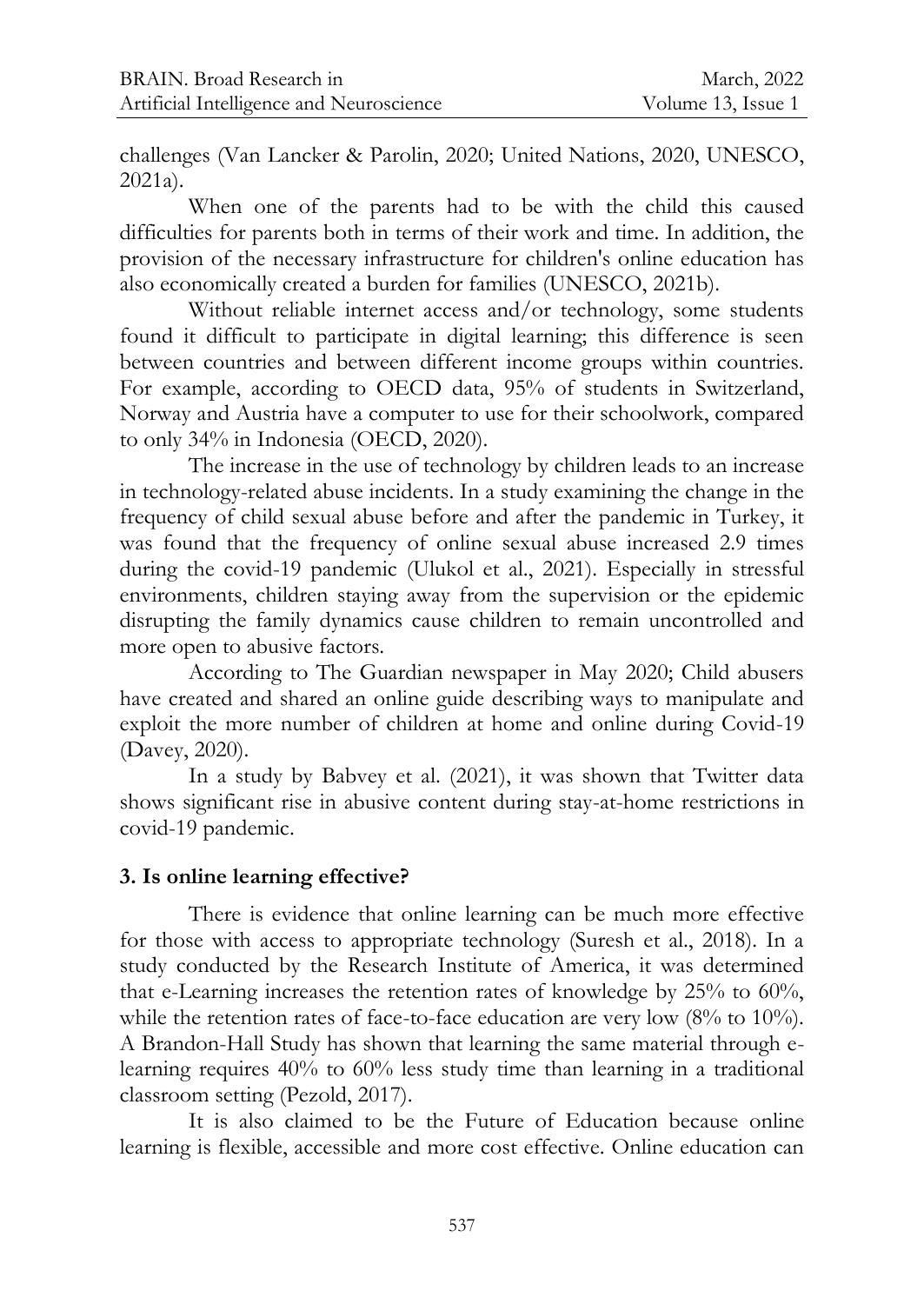be effective when all the prerequisites are met. However, it is not possible to say that these conditions can be achieved during the pandemic process. The necessity of online education during the pandemic process caused confusion and stress in teachers. As schools closed unexpectedly, teachers were often unsure of their obligations and how to connect with students to support their learning. The lack of experience of transitioning to distance education platforms caused them to feel inadequate. Parents were unprepared for distance learning and homeschooling: When schools closed, parents were often asked to facilitate children's home learning, and the might found it difficult to fulfill this task. This left parents with limited resources and education in an even more difficult situation (Onyema et al., 2020;UNESCO, 2021b; Van Lancker & Parolin, 2020).

However, some studies evaluating online education show that online education is effective, especially in higher education (Luca et al., 2020). A study of about 40,000 students at Southeast University in China evaluated the effectiveness of these digital learning activities. They found that about 50 % of students believed that the planned teaching goals were fully achieved and 46 % believed that the goals were basically achieved (Sun et al., 2020).

## **4. School closures and lockdown effect on children**

School closures and lockdown caused children to spend almost all of their time at home. Quarantine is a situation that is generally unpleasant and has negatively affects the comfort of life. For children, separation from loved ones and friends, loss of freedom, insufficient knowledge about illness, uncertainty about the future, and boredom can sometimes have serious effects (Brooks et al., 2020; Lee, 2020; Tang et al., 2021, UNESCO, 2021b).

# **3.1. Mental health effects of school closures during COVID-19**

It has been shown in many studies that the Covid 19 Pandemic and curfew have negative effects on children's mental health. In a systematic review of 24 studies, the social psychological effects of the curfew during the pandemic were examined. It was determined that the prevalence of acute and post-traumatic stress disorder symptoms, depression, general psychological symptoms, irritability and sleep problems due to anxiety were more common in quarantined persons (Brooks et al, 2020).

Attending school is a situation that supports coping mechanisms, especially for adolescents with mental health problems. As this support disappears when schools close, symptoms may recur. Children with special educational needs, such as autism spectrum disorder, are also at increased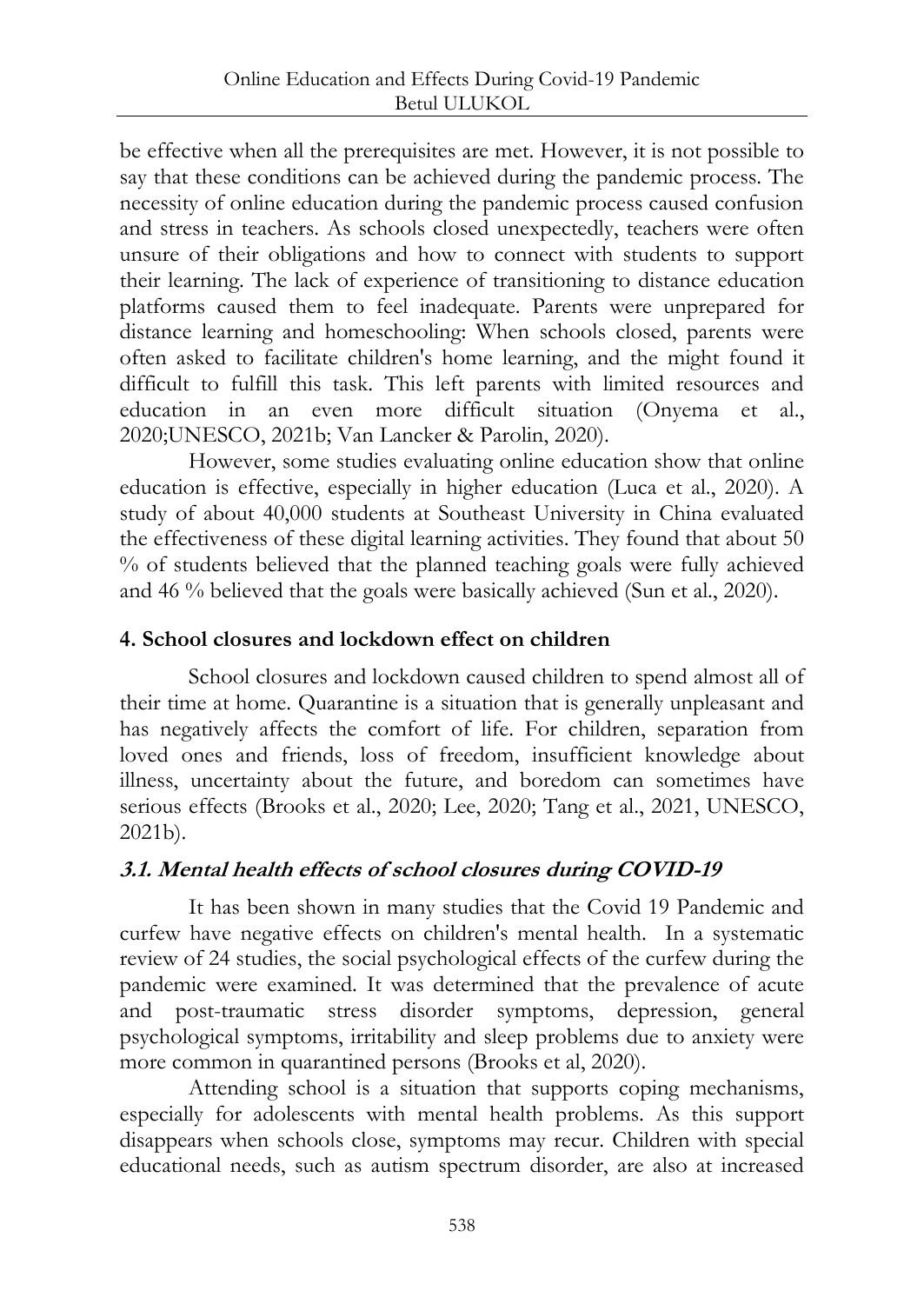risk for their needs when they are away from school. Disruption of their daily routines reflects negatively on children's moods and may cause them to become irritable and irritable (Fegert et al., 2020; United Nations, 2020; Vinisha, 2020).

In a study conducted with primary and secondary school students, it was found that anxiety, depression and stress were the most common symptoms during the closure of schools, although students expressed satisfaction with life in general. In these conditions, it was determined that the most effective protective factor in terms of child mental health is communication and discussion between parents and children (Tang et al., 2021).

Young Minds, a mental health association in England, conducted 4 surveys during the pandemic and evaluated the impact of the pandemic on the mental health of young people. In the first survey, 32% of respondents agreed that it made their mental health much worse, and 51% agreed that it slightly worsened their mental health. In the latest survey over the 2,000 young people's responses, 75% of respondents agreed that they think coping with the current lockdown is more difficult than before. 67% believe the pandemic will have a long-term negative impact on their mental health. 79% of respondents agreed that their mental health will begin to improve once most restrictions are lifted (Thomas, 2021). These researches show that Young people have been very affected by the pandemic and especially lockdown. But many of those surveyed thought their mental health would begin to improve if the restriction was lifted.

## **3.2. Problems with prolonged screen exposure**

Another big problem is prolonged screen times related with lockdown. The child, who spends all the time at home, starts to use the technological equipment provided for educational purposes in all recreational activities, except education. In a study conducted in Turkey, the screen exposure time of children was determined that an average up to 7 hours in pandemic (Eyimaya & Irmak, 2021). Increased screen time can cause vision problems, sleep problems, inactivity, changes in feeding behavior, and problems with the skeletal system (Barlett et al., 2012; Domingues‐Montanari, 2017; Wong et al., 2021).

In a meta-analysis, it was determined that increase in digital screen time and the decrease in outdoor activities was related the onset of myopia and the progression of existing myopia, and it was stated that it could potentially worsen after the pandemic period (Wong et al., 2021). According to the data of another study conducted in Italy, it was determined that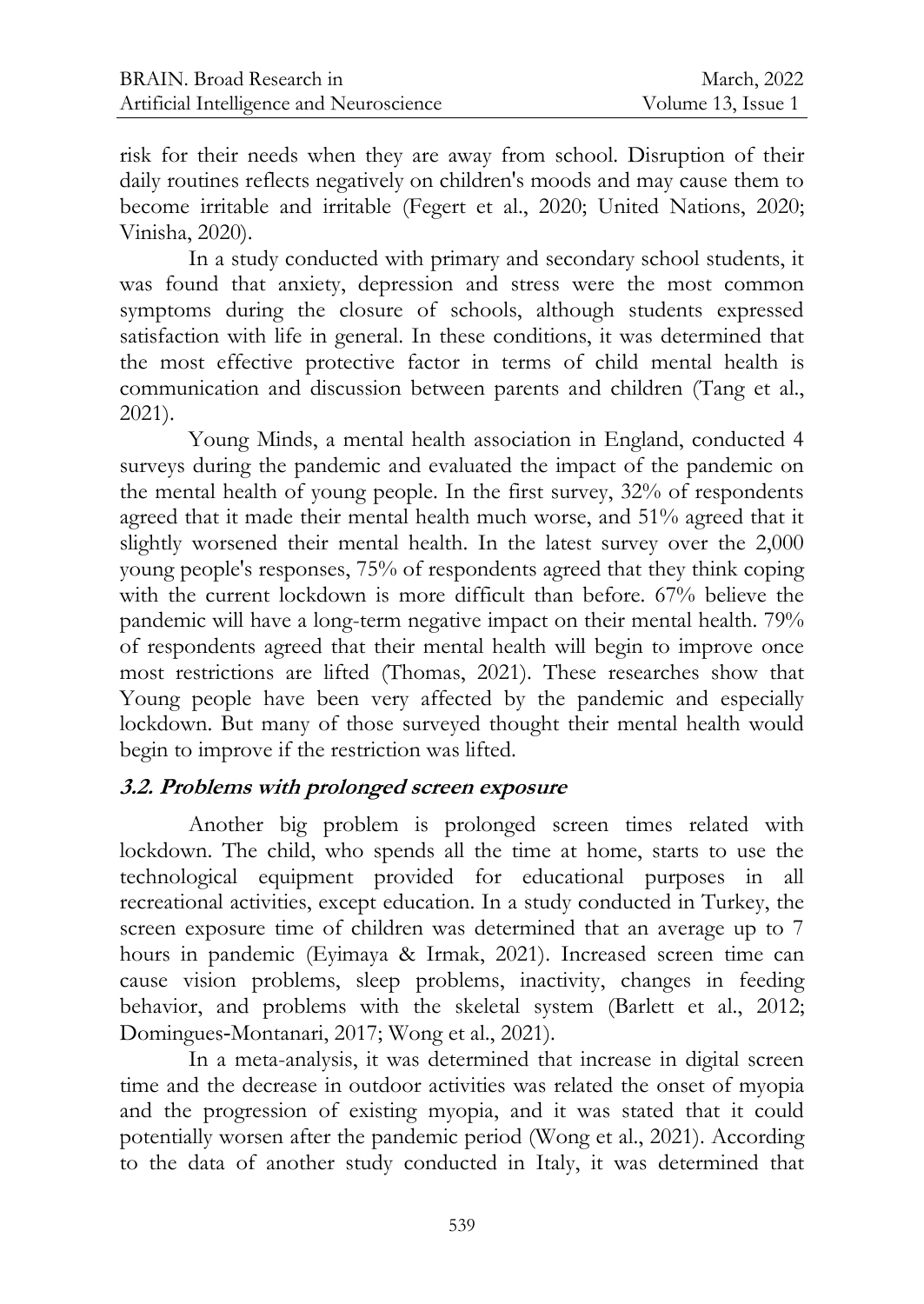children's screen time increased during quarantine, excluding online lessons. It has been shown that the prevalence of nightmares, sleep terrors, difficulties in sleeping and anxiety at bedtime increase (Bruni et al., 2021).

There are many studies show that the childhood obesity epidemic is exacerbated related school closures (Rundle, et al., 2020).

## **3.3. Gaps in childcare / Failure of recognize the risks**

The closure of schools caused the disruption of some services provided within the scope of school health services Van Lancker & Parolin, 2020; United Nations, 2020, UNESCO, 2020-c).

In addition, the chance of teachers to supervise and evaluate children in terms of negativities has disappeared such as physical and mental health problems. The role of the teacher in monitoring children's health is essential. The closure of schools and the fact that children cannot be observed by their teachers delayed or made it difficult to realize the problems that the child was experiencing in terms of both physical and mental health. This caused the risks that the children were in to go unnoticed (United Nations, 2020).

The fact that students attend the school is an important factor that ensures that the maltreatment and neglect they encounter are recognized and the necessary intervention is made promptly. The closure of schools has also created an obstacle to the intervention of abused children. In a study conducted in Turkey, a 5% decrease was found in the number of child abuse cases reported by teachers during the Covid -19 pandemic (Ulukol et al., 2021).

If parents do not have adequate support mechanisms to provide care for their children, children of working parents are often left alone when schools close, which increases the risk of peer pressure, substance use and accidents, and may increase the likelihood of experiencing harmful behaviors.

## **3.4. Increased exposure to violence and exploitation**

Many researchers state that in addition to increasing anger, anxiety and depression in those exposed to quarantine, the frequency of substance use also increased. Emotional instability and substance use in the family also carry the risk of increasing the frequency of domestic violence. Whether children witness domestic violence or directly experience it, post-traumatic stress disorder and other serious emotional and behavioral problems can occur. Thus, the closure of schools and the introduction of curfews during the pandemic have created new vulnerabilities for children and made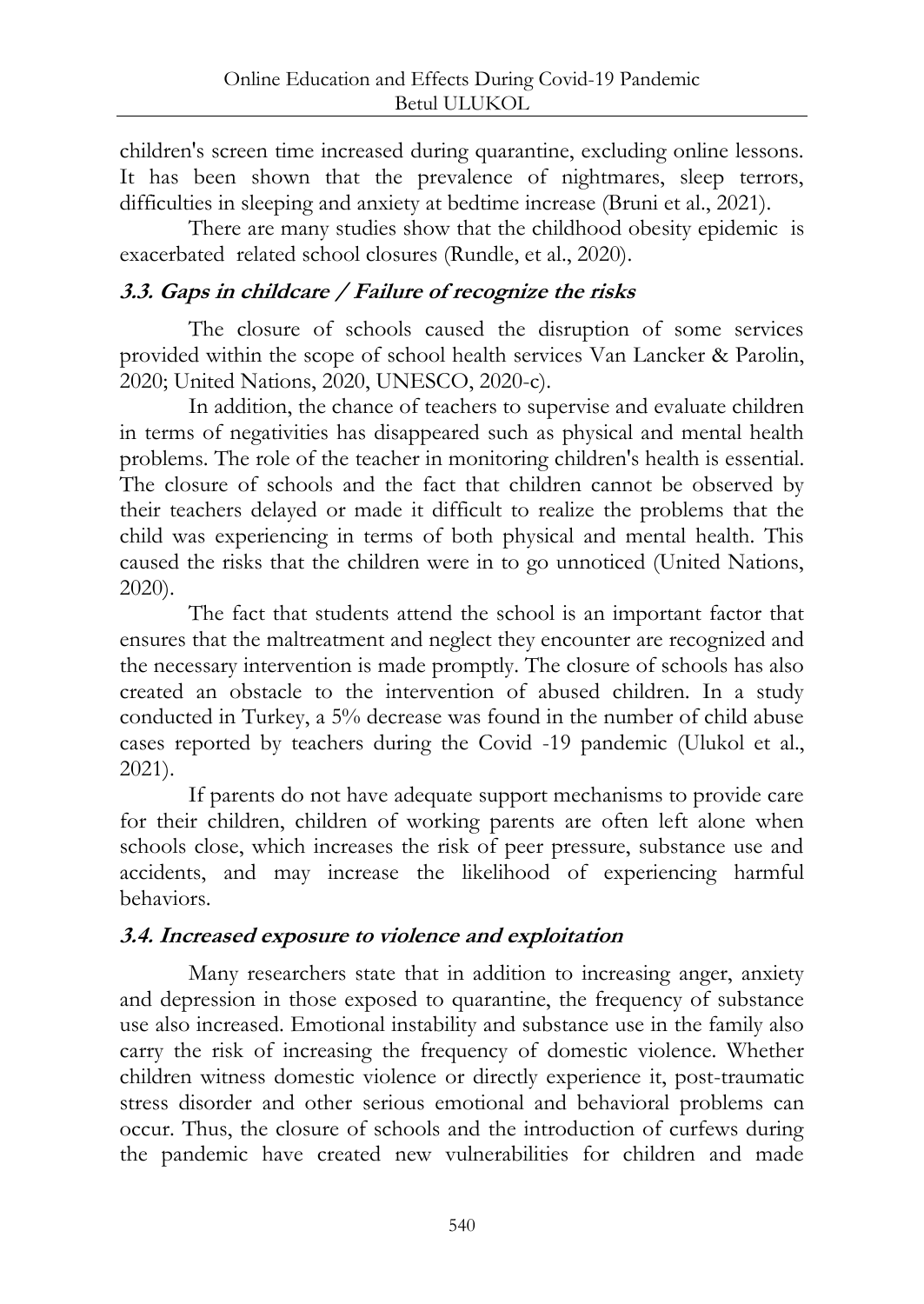existing ones worse (Brooks et al., 2020; Humphreys et al., 2020; Katz, & Fallon, 2021; Romanou & Belton, 2020).

During the pandemic period, the communication and interaction of families with social service institutions and organizations decreases. This negatively impacts access to institutions and services that would normally provide support to protect children from maltreatment. The stress environment of caregivers, the weakening of the child's defense mechanisms and the weakening of security measures increase the potential for all kinds of new and repeated abuse cases (Romanou & Belton, 2020).

In a large study, we found that there was an increase in the rate of both physical abuse and neglect. We reviewed the 2019 and 2020 pediatric patient admissions of 12 large hospitals. We analyzed the hospital records of approximately 3.5 million children. The number of children admitted to the hospital in the pandemic has decreased by about 50%. However, the decrease in the number of physical abuse and neglect was only 13 and 22 %. This is an indicator of the proportional increase in abuse and neglect. (Ulukol et al., 2021)

### **5. Conclusion**

In these days, when the covid-19 pandemic is still going on, we have to continue with the lessons we learned from the problems experienced at the beginning of this period (UNESCO, 2021d). It seems that online education will continue to be a part of the education system in the world. It should be adopted new principles for education and revise educational practices with the lessons we have learned from the experiences we gained last year. Distance education in other words online education must be builded on a child-friendly system. All children should be provided with equal opportunities in the full sense of the word, without any discrimination. It is necessary to ensure that distance education programs are not only for teaching purposes, but also in a system where children are closely monitored by their teachers. Training of teachers about signs of trouble/distress to identify children who may need special protection and provide the necessary guidance will be an important initiative to protect children. In addition, providing effective guidance to families and caregivers is essential, especially in extraordinary circumstances.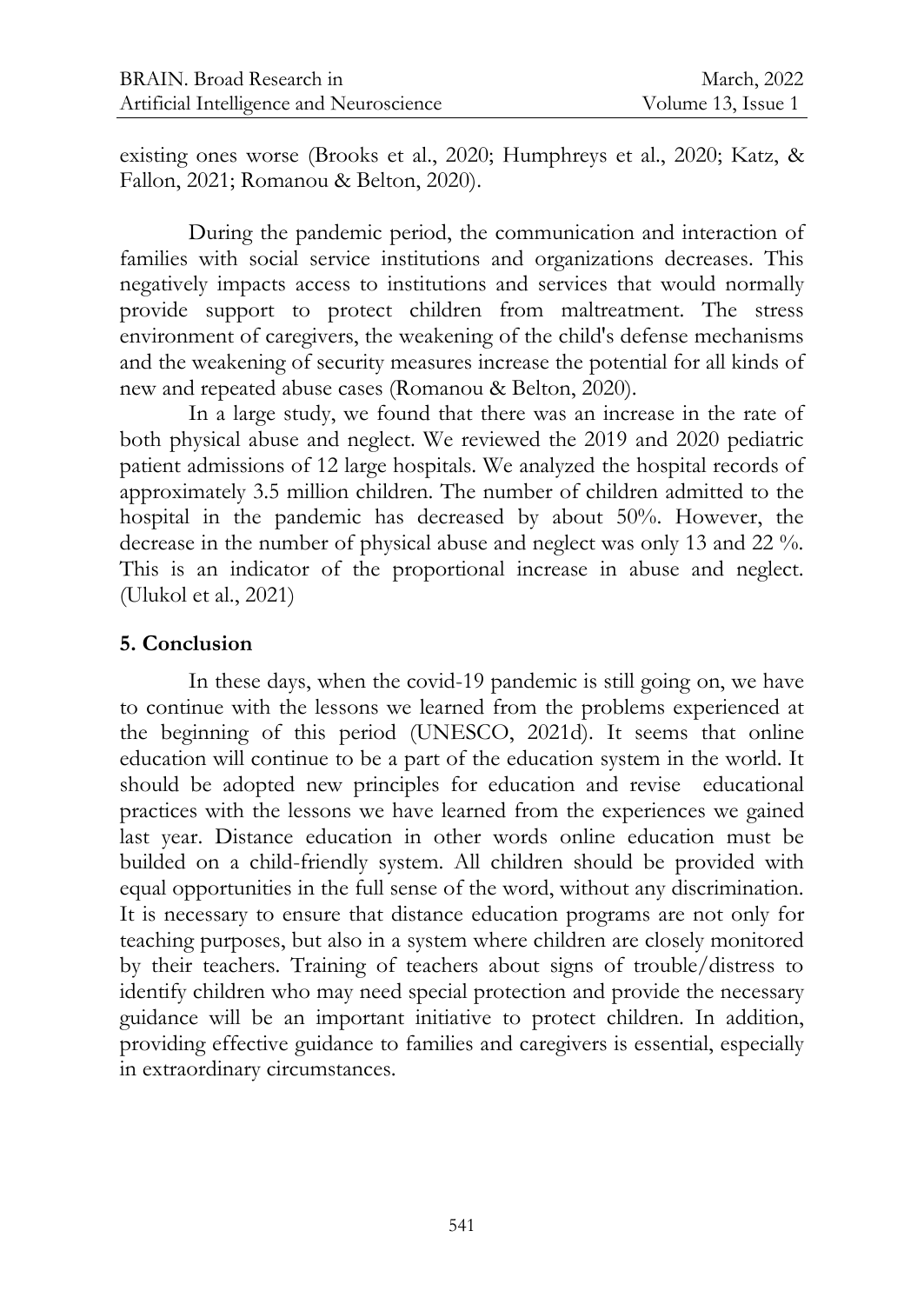#### **References**

- Andress, M., Star, M.G. & Balshem, D. (2020*,* 15 April 2020). *Language Learning Apps Are Seeing A Surge In Interest During The COVID-19 Pandemic*. Forbes.
- Anohina, A. (2005). Analysis of the terminology used in the field of virtual learning. *Journal of Educational Technology & Society*, *8*(3), 91-102. [https://citeseerx.ist.psu.edu/viewdoc/download?doi=10.1.1.103.7742&rep](https://citeseerx.ist.psu.edu/viewdoc/download?doi=10.1.1.103.7742&rep=rep1&type=pdf) [=rep1&type=pdf](https://citeseerx.ist.psu.edu/viewdoc/download?doi=10.1.1.103.7742&rep=rep1&type=pdf)
- Babvey, P., Capela, F., Cappa, C., Lipizzi, C., Petrowski, N., & Ramirez-Marquez, J. (2021). Using social media data for assessing children's exposure to violence during the COVID-19 pandemic. *Child Abuse & Neglect*, *116*, 104747. <https://doi.org/10.1016/j.chiabu.2020.104747>
- Barlett, N. D., Gentile, D. A., Barlett, C. P., Eisenmann, J. C., & Walsh, D. A. (2012). Sleep as a mediator of screen time effects on US children's health outcomes: A prospective study. *Journal of Children and Media*, *6*(1), 37-50. <https://doi.org/10.1080/17482798.2011.633404>
- Brooks, S. K., Webster, R. K., Smith, L. E., Woodland, L., Wessely, S., Greenberg, N., & Rubin, G. J. (2020). The psychological impact of quarantine and how to reduce it: rapid review of the evidence. *The lancet*, *395*(10227), 912-920. [https://doi.org/10.1016/S0140-6736\(20\)30460-8](https://doi.org/10.1016/S0140-6736(20)30460-8)
- Bruni, O., Malorgio, E., Doria, M., Finotti, E., Spruyt, K., Melegari, M. G., ... & Ferri, R. (2021). Changes in sleep patterns and disturbances in children and adolescents in Italy during the Covid-19 outbreak. *Sleep medicine*, *S1389- 9457(21)00094-0.* <https://doi.org/10.1016/j.sleep.2021.02.003>
- Burlea, G., Burlea, A. M., & Milici, R. C. (2010). Prevention and intervention in speech and language therapy for the success of lexicographical acquisitions. *Revista de Cercetare si Interventie Sociala*, *30*, 86-100. <https://ideas.repec.org/a/lum/rev2rl/v30y2010ip86-100.html>
- Cristea, G. (2019). Inequality in education. Dimensions and solutions. *Logos Universality Mentality Education Novelty: Social Sciences*, *8*(1), 37-48. <https://doi.org/10.18662/lumenss/15>
- Davey, M. (2020, 30 July). *Child abuse predator 'handbook' lists ways to target children during coronavirus lockdown*. The Guardian Newspaper. [https://www.theguardian.com/society/2020/may/14/child-abuse](https://www.theguardian.com/society/2020/may/14/child-abuse-predator-handbook-lists-ways-to-target-children-during-coronavirus-lockdown)[predator-handbook-lists-ways-to-target-children-during-coronavirus](https://www.theguardian.com/society/2020/may/14/child-abuse-predator-handbook-lists-ways-to-target-children-during-coronavirus-lockdown)[lockdown](https://www.theguardian.com/society/2020/may/14/child-abuse-predator-handbook-lists-ways-to-target-children-during-coronavirus-lockdown)
- Domingues‐Montanari, S. (2017). Clinical and psychological effects of excessive screen time on children. *Journal of paediatrics and child health*, *53*(4), 333-338. <https://doi.org/10.1111/jpc.13462>
- Eyimaya, A. O., & Irmak, A. Y. (2021). Relationship between parenting practices and children's screen time during the COVID-19 Pandemic in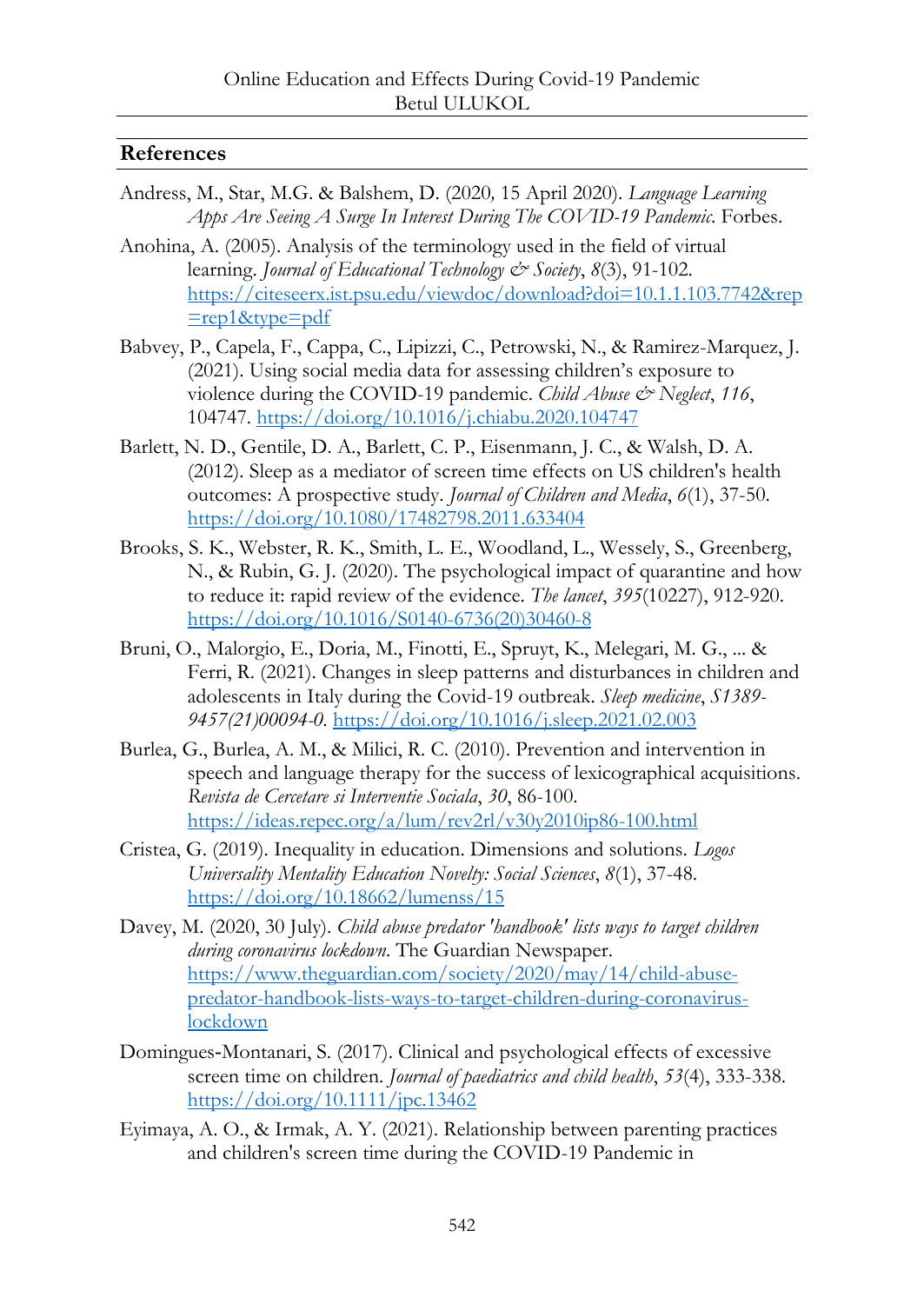Turkey. *Journal of pediatric nursing*, *56*, 24-29. <https://doi.org/10.1016/j.pedn.2020.10.002>

- Fegert, J. M., Vitiello, B., Plener, P. L., & Clemens, V. (2020). Challenges and burden of the Coronavirus 2019 (COVID-19) pandemic for child and adolescent mental health: a narrative review to highlight clinical and research needs in the acute phase and the long return to normality. *Child and adolescent psychiatry and mental health*, *14*, 1-11. <https://doi.org/10.1186/s13034-020-00329-3>
- Huidu, A. (2020). Education for practicing medicine as a vocation and it's advantages in crisis situations. *Revista Romaneasca Pentru Educatie Multidimensionala*, *12*(2Sup1), 152-161. <https://doi.org/10.18662/rrem/12.2Sup1/301>
- Humphreys, K. L., Myint, M. T., & Zeanah, C. H. (2020). Increased risk for family violence during the COVID-19 pandemic. *Pediatrics*, *146*(1). <https://doi.org/10.1542/peds.2020-0982>
- Jaradat , M. ., & Breaz, T. O. . (2020). Sustainability management in sports: the effects of the pandemic crisis and future perspectives. *Logos Universality Mentality Education Novelty: Economics & Administrative Sciences*, *5*(1), 19-29. <https://doi.org/10.18662/lumeneas/5.1/18>
- Katz, C., & Fallon, B. (2021). Protecting children from maltreatment during COVID-19: Struggling to see children and their families through the lockdowns. *Child Abuse & Neglect*. <https://doi.org/10.1016/j.chiabu.2021.105084>
- [Kelly,](https://edition.cnn.com/profiles/samantha-murphy-kelly) S.M. (2020, 30 July) *Zoom's massive 'overnight success' actually took nine years.* [CNN Business.](https://www.cnn.com/business) [https://edition.cnn.com/2020/03/27/tech/zoom](https://edition.cnn.com/2020/03/27/tech/zoom-app-coronavirus/index.html)[app-coronavirus/index.html](https://edition.cnn.com/2020/03/27/tech/zoom-app-coronavirus/index.html)
- Lee, J. (2020). Mental health effects of school closures during COVID-19. *The Lancet Child & Adolescent Health*, *4*(6), 421. [https://doi.org/10.1016/S2352-](https://doi.org/10.1016/S2352-4642(20)30109-7) [4642\(20\)30109-7](https://doi.org/10.1016/S2352-4642(20)30109-7)
- Luca, L., Burlea, S. L., Chirosca, A. C., Marin, I. M., Ciubara, A. B., & Ciubara, A. (2020). The FOMO syndrome and the perception of personal needs in contemporary society. *BRAIN. Broad Research in Artificial Intelligence and Neuroscience, 11*(1Sup1), 38-46. <https://doi.org/10.18662/brain/11.1Sup1/27>
- OECD, (2020). Learning remotely when schools close: How well are students and schools prepared? Insights from PISA, OECD.
- Onyema, E. M., Eucheria, N. C., Obafemi, F. A., Sen, S., Atonye, F. G., Sharma, A., & Alsayed, A. O. (2020). Impact of Coronavirus pandemic on education. *Journal of Education and Practice*, *11*(13), 108-121. <https://doi.org/10.7176/JEP/11-13-12>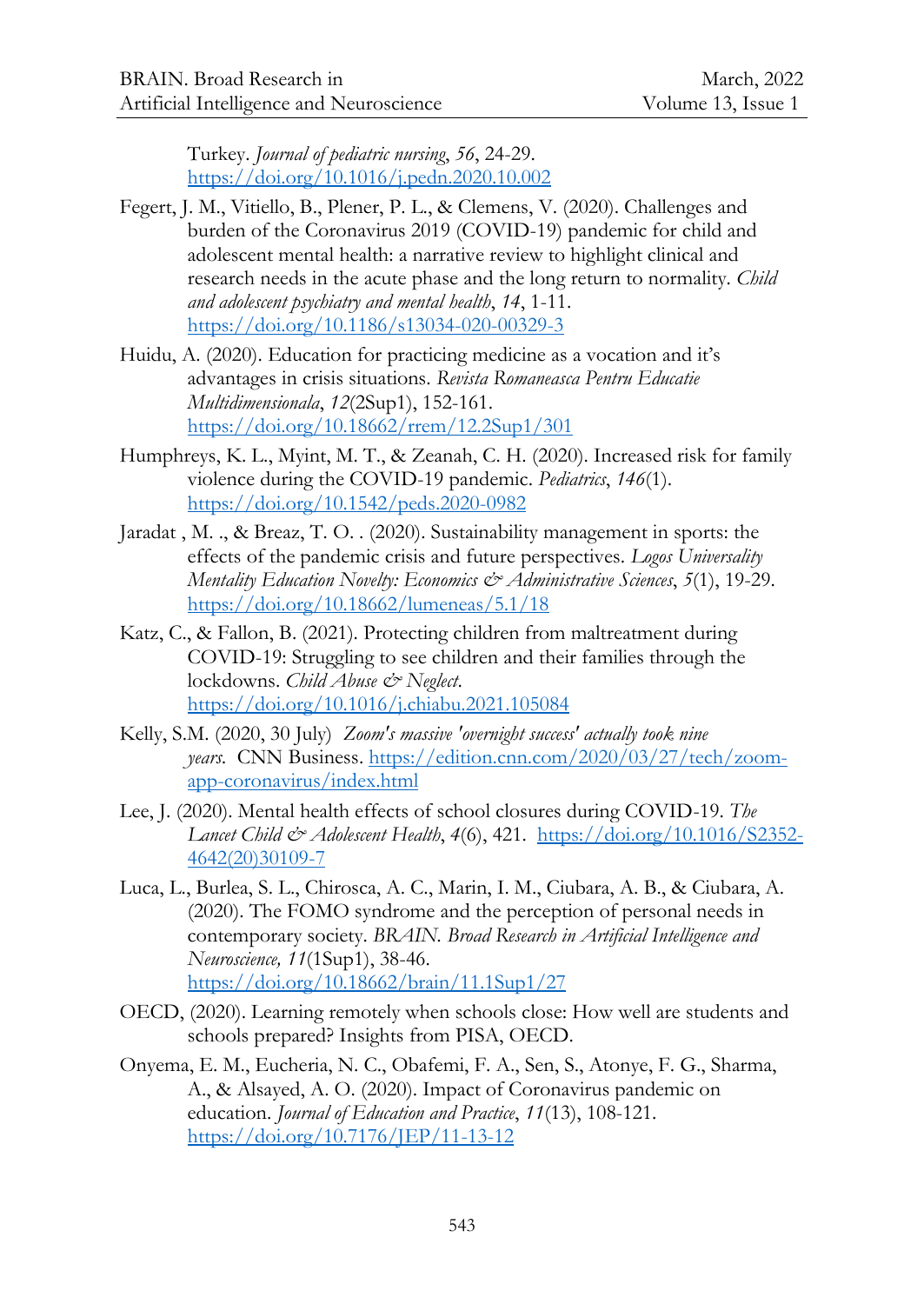- Pezold, S. (2017, 30 July). *LMS 101: Rethinking Your Approach To Employee Training*. Forbes. [https://www.forbes.com/sites/paycom/2017/02/14/learning](https://www.forbes.com/sites/paycom/2017/02/14/learning-management-systems-101-rethinking-your-approach-to-employee-training/?sh=7ffd86d1755b)[management-systems-101-rethinking-your-approach-to-employee](https://www.forbes.com/sites/paycom/2017/02/14/learning-management-systems-101-rethinking-your-approach-to-employee-training/?sh=7ffd86d1755b)[training/?sh=7ffd86d1755b](https://www.forbes.com/sites/paycom/2017/02/14/learning-management-systems-101-rethinking-your-approach-to-employee-training/?sh=7ffd86d1755b)
- Rundle, A. G., Park, Y., Herbstman, J. B., Kinsey, E. W., & Wang, Y. C. (2020). COVID-19 related school closings and risk of weight gain among children. *Obesity (Silver Spring, Md.)*, *28*(6), 1008-1009. <https://doi.org/10.1002/oby.22813>
- Renton, S. & McCrindle, M. (2020). *The Future of Education – 2020*. McCrindle Research Pty Ltd.
- Romanou, E., & Belton, E. (2020). *Isolated and struggling: Social isolation and the risk of child maltreatment, in lockdown and beyond*. *NSPCC*
- Sun, L., Tang, Y., & Zuo, W. (2020). Coronavirus pushes education online. *Nature Materials*, *19*(6), 687-687.<https://doi.org/10.1038/s41563-020-0678-8>
- Suresh, M., Vishnu Priya, V., & Gayathri, R. (2018). Effect of e-learning on academic performance of undergraduate students. *Drug Invention Today*, *10*(9), 1797-1800[. https://doi.org/10\(9\):1797-1800](https://doi.org/10(9):1797-1800)
- Tang, S., Xiang, M., Cheung, T., & Xiang, Y. T. (2021). Mental health and its correlates among children and adolescents during COVID-19 school closure: The importance of parent-child discussion. *Journal of affective disorders*, *279*, 353-360[. https://doi.org/10.1016/j.jad.2020.10.016](https://doi.org/10.1016/j.jad.2020.10.016)
- Thomas, E. (2021). *Coronavirus: Impact on young people with mental health needs Survey 4: February 2021*. YoungMinds*.*
- Tripon, C. (2019). Learning to learn: Critical thinking skills to help students for life. *Logos Universality Mentality Education Novelty: Philosophy & Humanistic Sciences*, *6*(2), 1-10.<https://doi.org/10.18662/lumenphs/06>
- Ulukol, B., Orhan, G., Bekler, B.M.K., Bağ, Ö., İnal, S., Almis, H.., Buran, B.Ş., Aşıkhasanoğlu, E.Ö., Bilginer, S.Ç. (2021). The Impact of COVID-19 Pandemic on Child Sexual Abuse: Child Follow-up Experiences in Turkey. *ISPCAN International Congress, Milan 2021*
- Ulukol, B., İlarslan, E., Acar, N., et al. (2021). The Variation of The Rate of Child Abuse Cases During The Course of Covid-19 Pandemics: Turkish Sample (-Research). *ISPCAN International Congress, Milan 2021*
- UNESCO, (2021a, 30 July). Education: From disruption to recovery. <https://en.unesco.org/covid19/educationresponse>
- UNESCO, (2020b, 30 July). Adverse consequences of school closures. <https://en.unesco.org/covid19/educationresponse/consequences>
- UNESCO, (2021c, 30 July). COVID-19 impact on education: Global monitoring of school closures. [https://en.unesco.org/covid19/educationresponse#](https://en.unesco.org/covid19/educationresponse#durationschoolclosures) [durationschoolclosures](https://en.unesco.org/covid19/educationresponse#durationschoolclosures)